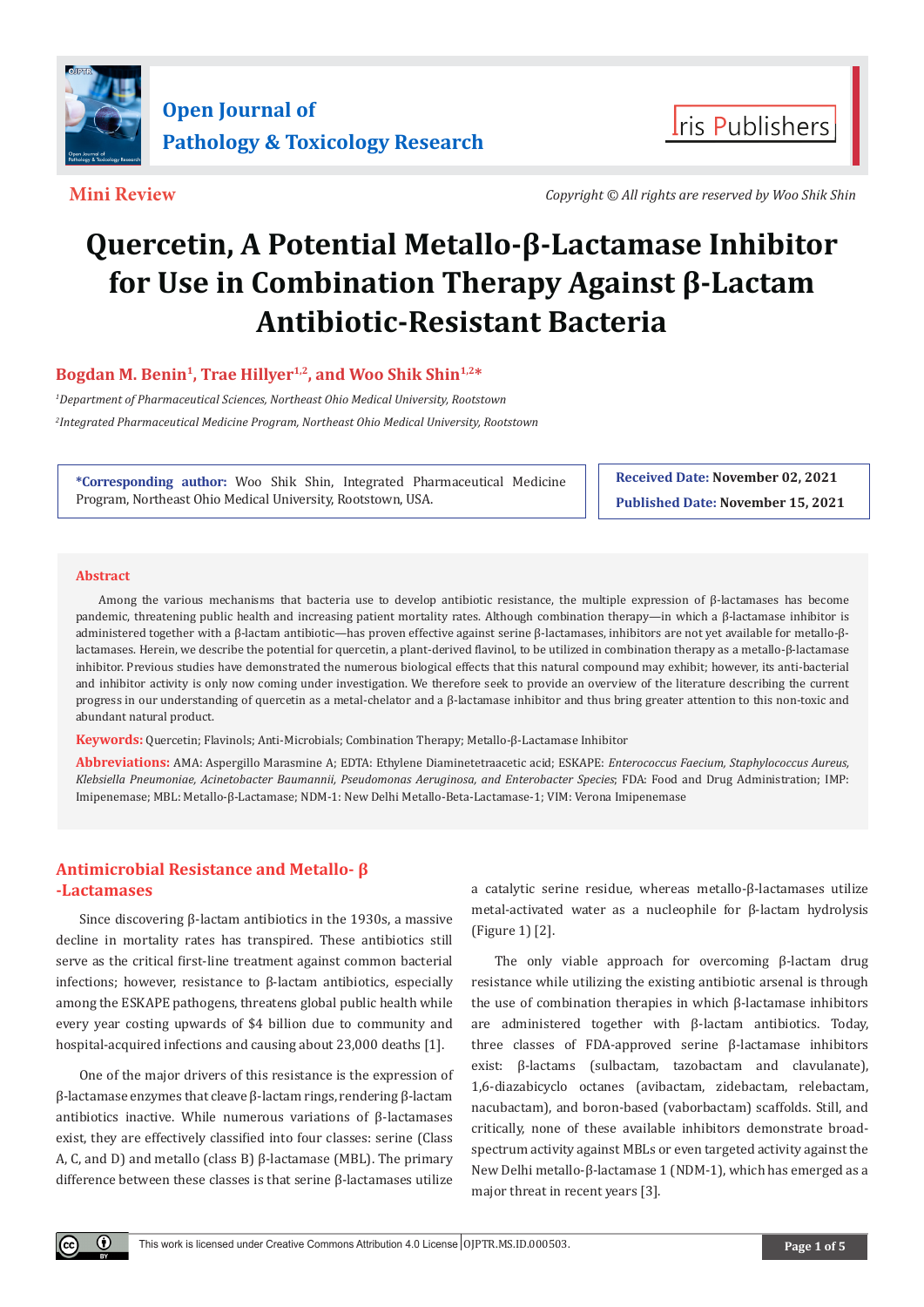

To inhibit MBLs, two strategies that target the active site have been devised: zinc sequestration and direct binding to the zinc in the active site (i.e. competitive inhibition). Two examples that highlight the advantages and subsequent issues of Zn sequestration are N,N,N'N'-ethylenediaminetetraacetic acid (EDTA) and aspergillomarasmine A (AMA). EDTA is a well-known metalchelator with Zn binding constants upwards of  $10^{16}$  [4], indicating a far stronger interaction than that of Zn with MBLs [5-7]. When imipenemase (IMP) or Verona imipenemase (VIM) producing P. aeruginosa was treated with EDTA, up to 16-fold reductions in the minimum inhibitory concentration (MIC) of imipenem were observed. Similarily, AMA, a naturally occruing chelator, was also demonstrated to significantly inhibit NDM-1 *in vitro* and *in vivo* [8, 9]. However, the same strength of these chelators is also a strong detractor as their ability to chelate Zn is non-specific (i.e. these chelators can target other metallo-enzymes), and several reports have detailed the evolution of new NDM-1-based proteins exhibiting higher Zn affinities and greater antibiotic resistance as being promoted by Zn-limited conditions [3, 9-11] Additionally, AMA does not exhibit broad activity against all MBLs (e.g. IMP).

As a result of these limitations, more attention has been given to the research and development of inhibitors that interact directly with the zinc in the active site without its sequestration. These promise, through the greater selectivity of enzymatic active sites, to be far safer and possibly more effective. Currently, two such inhibitors are in phase 1 and phase 3 clinical trials: QPX7728 and taniborbactam, respectively [12-14]. These are both based on boronic acids and have demonstrated broad spectrum MBL and serine β-lactamase inhibition. Still, these inhibitors are not equally active against all MBL classes, their mechanisms remain unclear and, although highly promising, they have not yet been approved [11].

# **Quercetin: An All-Natural Inhibitor**

The current lack of approved candidates has prompted researchers to also examine various natural products as possible inhibitors. Typically, potential candidates must be able to (i) act as metal chelators, (ii) exhibit limited-to-no antimicrobial efficacy alone, and (iii) prevent the degradation of β-lactam antibiotics to restore their primary activity. In the search for naturally occurring compounds that can meet these requirements, numerous groups have reported on quercetin, a naturally occurring flavinol, as a potential candidate (Figure 2).

Quercetin, itself, is a yellow, plant-derived flavinol that is insoluble in water but soluble in alcohols and lipids (Figure 2). It has received sporadic attention among several studies suggesting that it may exhibit various beneficial biological properties, including anti-inflammatory, anti-cancer, anti-viral, etc. although its efficacy in these aspects is still debated. Now, however, it has received renewed attention as it has been demonstrated to successfully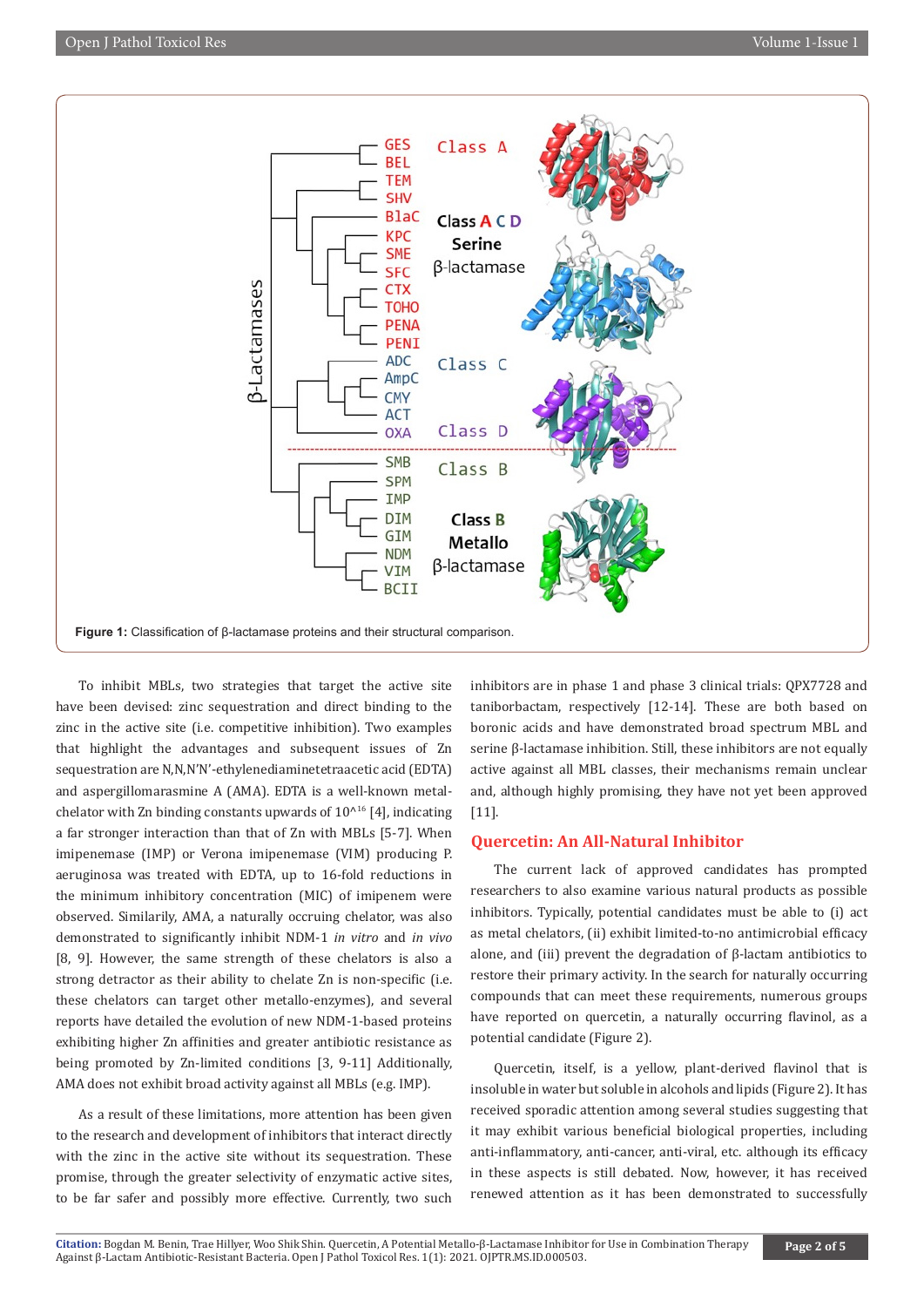satisfy the three criteria for MBL inhibition (metal chelation, high MIC, preventing β-lactam cleavage) and has been shown to bind to the active site of NDM-1 [15].

The first of these criteria, metal-chelation, is achieved by the presence of various donor atoms on adjacent carbons (Figure 2). Although two possible binding sites exist (catechol, Figure 2a; ketol, Figure 2b), a Zn-quercetin complex was recently synthesized and demonstrates that quercetin acts as a bidentate ligand via the ketol functionality (Figure 2a) [16]. Importantly, quercetin binds Zn far weaker than other chelators and other metalloenzymes (Kd  $\sim$  10-4), supporting the notion that it will be effective without disrupting other enzymes [17].



Second, quercetin has been shown to exhibit only a very weak growth inhibitory effect on bacteria when administered alone with minimum inhibitory concentrations (MIC) typically above 128 μg/ mL and, in some cases, above 500 μg/mL [18,19]. This suggests that quercetin by itself cannot expect a significant antibiotic effect, but it can be used appropriately for targeting resistance caused by MBL expression using combination therapy with existing antibiotics.

Reports on the third criterion, inhibition of the enzymatic cleavage of β-lactams, have thus far been scarce although the concept of metallo-enzyme inhibition by quercetin and other flavonoids has been discussed since the 1990's [20,21]. One of the initial focused studies on the ability of quercetin to act as an MBL inhibitor was published nearly a decade later by West et al. in which

quercetin, and a related flavinol—galangin, was demonstrated to inhibit the MBL (L1) expressed by Stenotrophomonas maltophilia [22]. Although promising, the authors were unable to demonstrate the inhibition of meropenem inactivation in bacterial studies.

It was not until just recently, in 2020, that Morellet et al. solved for the first time a flavinol-MBL (NDM-1) structure through the use of solution nuclear magnetic resonance (NMR) spectroscopy (Figure 3, Table 1) [15]. The authors solved the structures for several protein-drug conjugates containing quercetin, myricetin, and morin (three analogous flavinols), not only demonstrating that flavinols could indeed act as competitive NDM-1 inhibitors, but also indirectly validating the earlier, theoretical placement of galangin in the L1 active site (Figure 3).

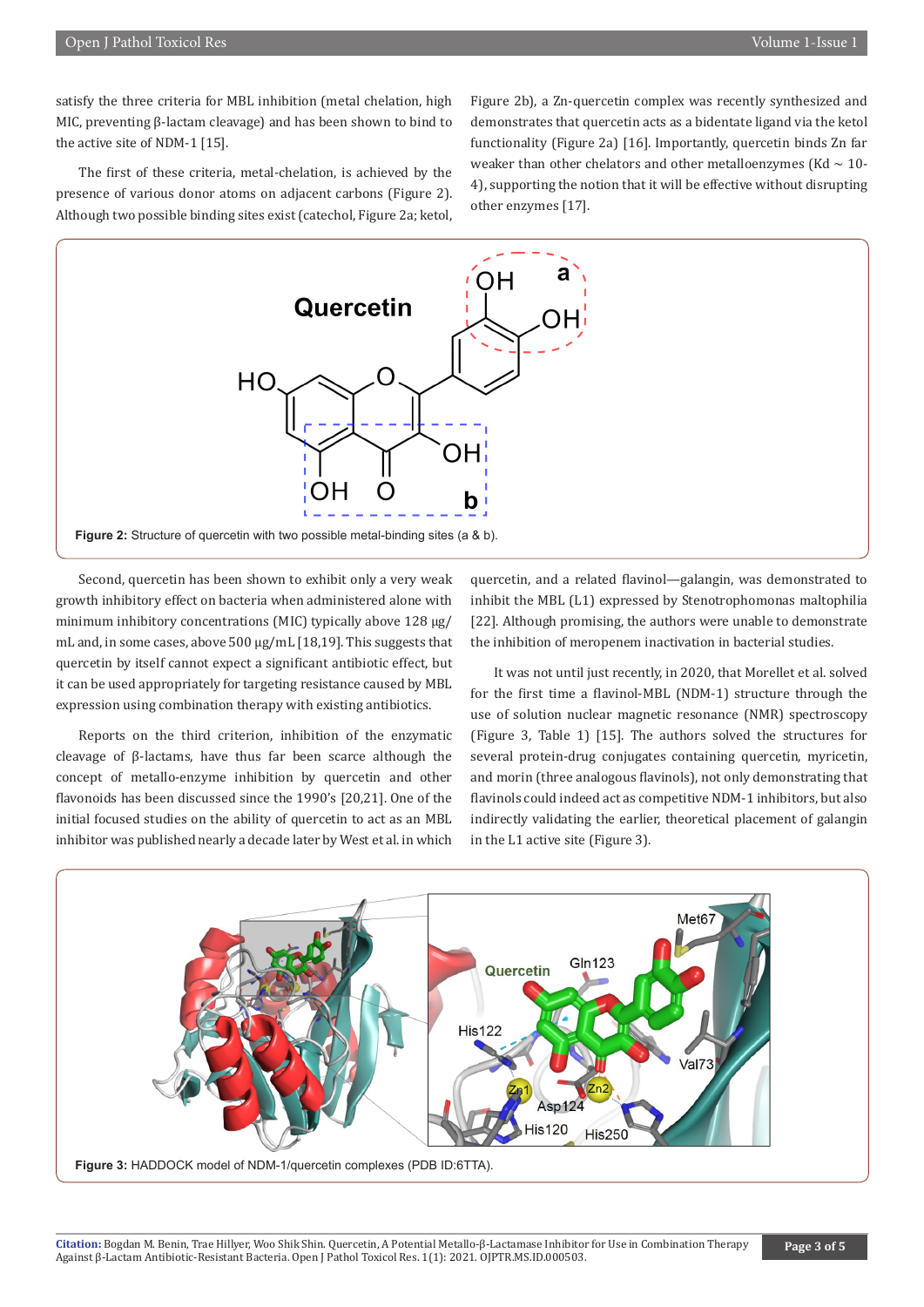**Table 1:** Recently reported protein-ligand complex model of quercetin and quercetin analogs with metallo beta-lactamase enzyme.

| <b>PDBID</b> | Metallo $\beta$ -lactamase | Ligand    | <b>Organism</b>       | <b>Method</b> | Ref    |
|--------------|----------------------------|-----------|-----------------------|---------------|--------|
| 6TTA         | $NDM-1$                    | quercetin | Klebsiella pneumoniae | solution NMR  | [15]   |
| 6TTC         | $NDM-1$                    | myricetin | Klebsiella pneumoniae | solution NMR  | $[15]$ |
| 6TTC         | $NDM-1$                    | morin     | Klebsiella pneumoniae | solution NMR  | [15]   |

Notably, the use of NMR to solve these structures further demonstrates the potential of quercetin to be an effective and potent inhibitor with NMR. Proteins studied by NMR have the advantage that they can be investigated in a solution state, more closely mimicking the biological environment. This is in contrast to X-ray crystal structures, which are determined from protein crystals that have packed in the solid state and are thus less dynamic than proteins in solution (Table 1).

The authors further demonstrated that quercetin and its analogs, once bound to the NDM-1 active site, could effectively block the hydrolysis of imipenem. Their work joins others in demonstrating the capability of quercetin to act as an effect β-lactamase inhibitor.

Although this recent article, as well as the earlier article by West et al., demonstrated successful enzyme inhibition by quercetin, neither extended these studies to bacterial cell-based analysis. At the same time, various studies have investigated the potential for quercetin to act synergistically with multiple classes of antibiotics in bacteria, but these have not focused on selecting systems that could clearly test the ability of quercetin to block MBL inhibition. Instead, they utilized non-resistant strains or non-β-lactam antibiotics [23-29]. As a result, the list of studies that have more faithfully investigated the ability of quercetin to act synergistically with β-lactam antibiotics is currently short (Table 2).

| Table 2: Previously reported results on combination therapies utilizing beta-lactam antibiotics and quercetin. |  |  |  |  |  |  |  |
|----------------------------------------------------------------------------------------------------------------|--|--|--|--|--|--|--|
|----------------------------------------------------------------------------------------------------------------|--|--|--|--|--|--|--|

| Antibiotic  | Quercetin (µg/mL)1 | ັ<br>$MIC(\mu g/mL)$ | Organism                    | <b>FICI</b>              | Ref    |
|-------------|--------------------|----------------------|-----------------------------|--------------------------|--------|
| Ceftriaxone | $\boldsymbol{0}$   | 8                    | P. aeruginosa <sup>2</sup>  | $\overline{\phantom{a}}$ | $[19]$ |
|             | 125                | $\mathbf{1}$         |                             | 0.375                    | $[19]$ |
|             | $\boldsymbol{0}$   | $8 - 10$             | P. aeruginosa $3$           | $\overline{\phantom{a}}$ | $[19]$ |
|             | 125                | $2 - 2.5$            |                             | 0.375                    | $[19]$ |
| Amoxicillin | $\boldsymbol{0}$   | 16                   | S. epidermidis <sup>4</sup> | $\overline{\phantom{a}}$ | $[27]$ |
|             | 64                 | $\overline{4}$       |                             | 0.5                      | $[27]$ |
| Ceftazidime | $\boldsymbol{0}$   | 0.5                  | S. pyogenes <sup>5</sup>    | $\overline{\phantom{a}}$ | $[28]$ |
|             | $\overline{4}$     | 0.12                 |                             | 0.27                     | $[28]$ |
| Meropenem   | $\boldsymbol{0}$   | 1024                 | E. Coli                     | $\overline{\phantom{a}}$ | $[29]$ |
|             | 16                 | 256                  |                             | 0.4                      | $[29]$ |
|             | $\boldsymbol{0}$   | 1024                 | K. pneumoniae               | $\overline{\phantom{a}}$ | $[29]$ |
|             | 16                 | 128                  |                             | 0.34                     | $[29]$ |

<sup>1</sup>amount added; <sup>2</sup>PA01; <sup>3</sup>YU-V10,11,15,28; <sup>4</sup>DMST <sup>5</sup>038,5023,5868,4248; <sup>5</sup>DMST 30653-5

While these studies have successfully demonstrated the ability of quercetin to sensitize MBL producing bacteria towards β-lactam antibiotics, only Eumkeb et al. directly mentioned quercetin as a potential MBL inhibitor, but without reference to any specific MBL. This lack of control over MBL type further represents one of the key gaps in our current understanding for two reasons. First, a quercetin/MBL model only exists, thus far, for NDM-1; the extent and strength with which quercetin will interact with other MBLs (e.g. VIM, IMP, etc.) is not yet clear. Second, there have not yet been any studies describing the ability of quercetin to inhibit NDM-1 in bacterial culture models specifically. It is, as a result, unclear how effective quercetin is at inhibiting MBLs in actual cultures and whether its previously observed synergism may be from another, less obvious target or mechanism. These questions will need to be answered unambiguously in order to gauge the actual usefulness of quercetin as an inhibitor correctly. Despite many advances in studies targeting MBL-based drug resistance over the last decade,

it is still a challenging area with few combinational therapies. The in-depth study of quercetin as an MBL targeting inhibitor seems to be a promising lead for expanding the field of novel combinational therapies.

## **Conclusion**

The newly discovered structure of quercetin bound to NDM-1 has provided critical information supporting the concept of quercetin as a novel, natural, abundant, and potentially effective MBL inhibitor, which acts by directly binding to the NDM-1 active site. While exciting, there are still numerous open questions remaining, such as how quercetin is effective in bacteria, which β-lactamases can quercetin interact with and inhibit, and can bacteria induce another type of resistance to evade quercetin *in vitro*? The answers to these questions will ultimately determine whether the concept of quercetin as an MBL inhibitor can realize its current potential.